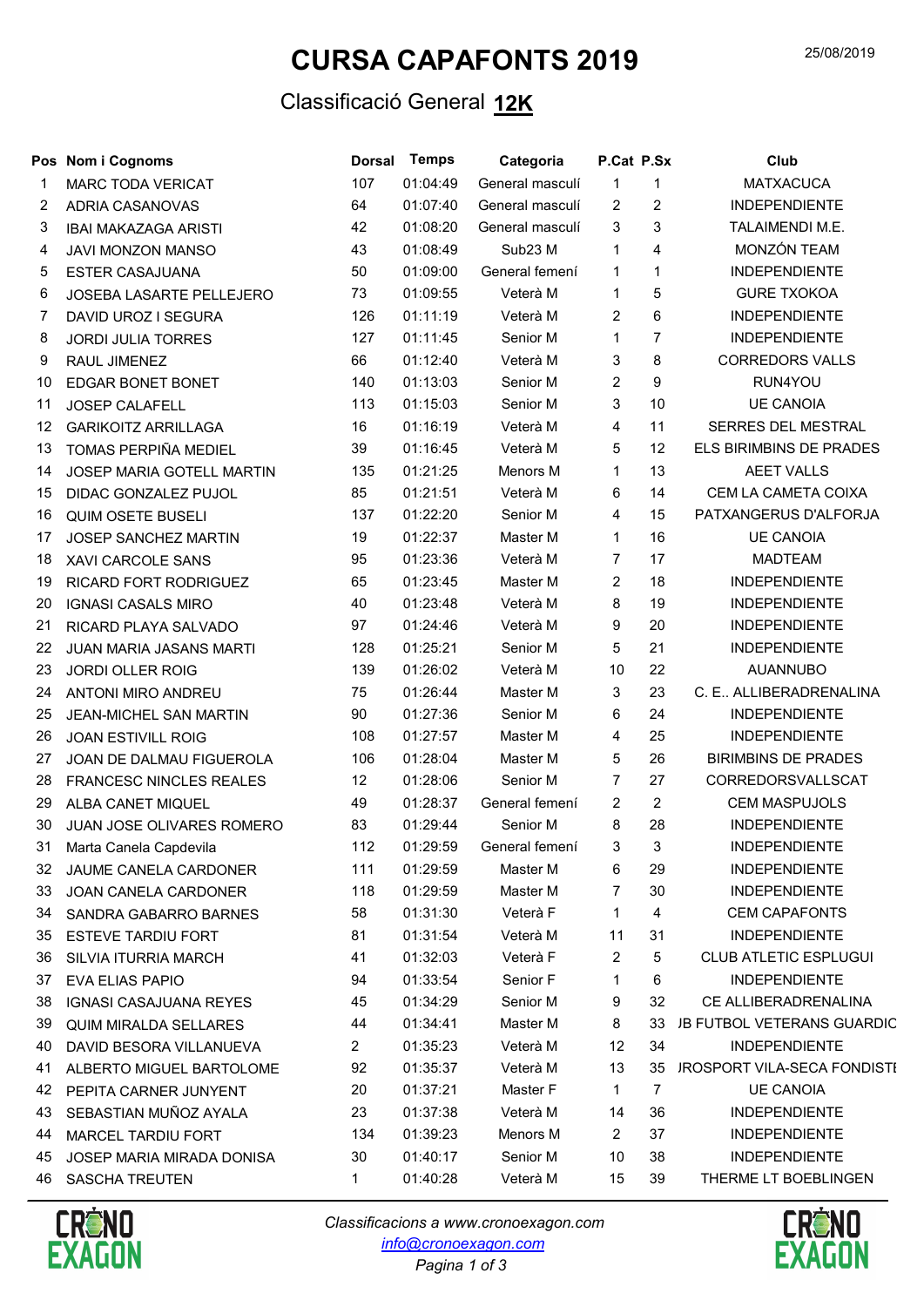# CURSA CAPAFONTS 2019

#### Classificació General 12K

|    | Pos Nom i Cognoms             | <b>Dorsal</b>  | <b>Temps</b> | Categoria | P.Cat P.Sx     |    | Club                          |
|----|-------------------------------|----------------|--------------|-----------|----------------|----|-------------------------------|
| 47 | SERGI RODRIGUEZ JURADO        | 96             | 01:41:30     | Senior M  | 11             | 40 | <b>INDEPENDIENTE</b>          |
| 48 | <b>ANTONI VIDAL</b>           | 74             | 01:41:33     | Senior M  | 12             | 41 | <b>INDEPENDIENTE</b>          |
| 49 | ORIOL LLUIS LENO              | 37             | 01:41:40     | Senior M  | 13             | 42 | <b>INDEPENDIENTE</b>          |
| 50 | <b>MARTA RAMOS TARRECH</b>    | 10             | 01:42:26     | Senior F  | $\overline{2}$ | 8  | RUNNING PEACE WORLD YOGA      |
| 51 | <b>JAUME ALCARRAZ ESPELTA</b> | 6              | 01:42:48     | Senior M  | 14             | 43 | SERRES DEL MESTRAL            |
| 52 | EMI GIRALDEZ ALVARO           | 18             | 01:43:42     | Veterà F  | 3              | 9  | CE ALLIBERADRENALINA          |
| 53 | ANNA SABALLS FERNANDEZ        | 109            | 01:43:57     | Senior F  | 3              | 10 | CE ALLIBERADRENALINA          |
| 54 | CARLOTA VIDAL-FOLCH I TORRES  | 91             | 01:44:53     | Senior F  | 4              | 11 | <b>CEM CAPAFONTS</b>          |
| 55 | MARTI FRANQUET LOPEZ          | 130            | 01:46:29     | Menors M  | 3              | 44 | <b>INDEPENDIENTE</b>          |
| 56 | <b>BLANCA OLIACH ALASÀ</b>    | 141            | 01:46:50     | Senior F  | 5              | 12 | <b>OPALTEAM</b>               |
| 57 | LUCIA MARIA CONSTANCIO        | 93             | 01:48:11     | Master F  | $\overline{2}$ | 13 | <b>CE L'ARENY</b>             |
| 58 | <b>JORDI FORT FERRER</b>      | 71             | 01:48:20     | Veterà M  | 16             | 45 | <b>INDEPENDIENTE</b>          |
| 59 | JORDI BALAÑA PARRA            | 70             | 01:48:20     | Veterà M  | 17             | 46 | <b>INDEPENDIENTE</b>          |
| 60 | JORDI FRANQUET ESTREMS        | 129            | 01:48:24     | Veterà M  | 18             | 47 | <b>INDEPENDIENTE</b>          |
| 61 | ORIOL MIRAVALL                | 132            | 01:49:34     | Menors M  | $\overline{4}$ | 48 | <b>INDEPENDIENTE</b>          |
| 62 | <b>JORDI ANGUELA FERRE</b>    | 138            | 01:50:18     | Master M  | 9              | 49 | <b>CAPAFONTS</b>              |
| 63 | ELISABET BUERA PORTA          | 84             | 01:50:48     | Senior F  | 6              | 14 | CE ALLIBERADRENALINA          |
| 64 | ELISABETH CASAÑAS OJEDA       | 76             | 01:50:48     | Senior F  | $\overline{7}$ | 15 | CE ALLIBERADRENALINA          |
| 65 | LUDDY BENITO PERUCHO          | 17             | 01:50:48     | Master F  | 3              | 16 | <b>INDEPENDIENTE</b>          |
| 66 | JOSEP BIGORRA I LLAURADO      | 72             | 01:55:53     | Senior M  | 15             | 50 | <b>INDEPENDIENTE</b>          |
| 67 | <b>ENRIC VALENCIA</b>         | 117            | 01:56:01     | Master M  | 10             | 51 | <b>BADOC</b>                  |
| 68 | ANTONI SANCHEZ LÁZARO         | 136            | 01:56:59     | Menors M  | 5              | 52 | <b>INDEPENDIENTE</b>          |
| 69 | <b>JOAN BERENGUER RIUS</b>    | $\overline{7}$ | 01:57:43     | Master M  | 11             | 53 | SERRES DEL MESTRAL            |
| 70 | MARIA MIRALLES JUNCOSA        | 53             | 01:59:27     | Senior F  | 8              | 17 | <b>OPAL TEAM</b>              |
| 71 | ANNA MAGRANE VELASCO          | 27             | 01:59:28     | Senior F  | 9              | 18 | <b>INDEPENDIENTE</b>          |
| 72 | <b>TONI ZARAGOZA</b>          | 121            | 01:59:29     | Veterà M  | 19             | 54 | INDEPENDENT                   |
| 73 | <b>JUAN BAUTISTA PLAZA</b>    | 105            | 02:00:43     | Senior M  | 16             | 55 | <b>INDEPENDIENTE</b>          |
| 74 | <b>MARTA TOMAS PEREZ</b>      | 78             | 02:02:30     | Veterà F  | $\overline{4}$ | 19 | <b>INDEPENDIENTE</b>          |
| 75 | DANIEL RODRIGUEZ FERNANDEZ    | 77             | 02:02:31     | Veterà M  | 20             | 56 | <b>INDEPENDIENTE</b>          |
| 76 | ALBERT CORTES TEIXIDO         | 29             | 02:13:29     | Senior M  | 17             | 57 | <b>BCTEAM</b>                 |
|    | 77 GERARD FERRE OLLE          | 68             | 02:15:03     | Senior M  | 18             | 58 | <b>INDEPENDIENTE</b>          |
| 78 | ANNA CIURANA PLAYA            | 54             | 02:15:19     | Sub23 F   | 1              | 20 | <b>OPAL TEAM</b>              |
| 79 | <b>JULIA LLORT MARIN</b>      | 133            | 02:16:41     | Senior F  | 10             | 21 | <b>INDEPENDIENTE</b>          |
| 80 | OLGA PUEBLA VENDRELL          | 114            | 02:20:21     | Senior F  | 11             | 22 | <b>INDEPENDIENTE</b>          |
| 81 | <b>ENRIC FORT FERRER</b>      | 51             | 02:20:22     | Veterà M  | 21             | 59 | <b>CEM CAPAFONTS</b>          |
| 82 | JENIFER GONZALEZ BALANYA      | 36             | 02:20:22     | Senior F  | 12             | 23 | <b>INDEPENDIENTE</b>          |
| 83 | JOSEP M. BARBERA FONS         | 5              | 02:22:20     | Master M  | 12             | 60 | <b>RUNKOVERS</b>              |
| 84 | <b>JOAN MIRAVALL</b>          | 13             | 02:25:58     | Master M  | 13             | 61 | <b>INDEPENDIENTE</b>          |
| 85 | ANA PEREZ ROMERO              | 35             | 02:26:08     | Master F  | 4              | 24 | ATLETES D'ALTAFULLA           |
| 86 | <b>MARTA PIFARRE FRANCH</b>   | 4              | 02:26:22     | Senior F  | 13             | 25 | <b>CAPA</b>                   |
| 87 | ANNA RIBES ALCOVER            | 86             | 02:28:04     | Veterà F  | 5              | 26 | MANOLO'S TEAM                 |
| 88 | <b>IRENE ESTIVILL BEDMAR</b>  | 89             | 02:28:05     | Veterà F  | 6              | 27 | MANOLO'S TEAM                 |
| 89 | <b>MERCE BES FUSTE</b>        | 87             | 02:28:06     | Veterà F  | 7              | 28 | MANOLO'S TEAM                 |
| 90 | <b>CARME BES FUSTER</b>       | 88             | 02:28:06     | Veterà F  | 8              | 29 | MANOLO'S TEAM                 |
| 91 | JOAN VIDAL CAZORLA            | 9              | 02:30:18     | Master M  | 14             | 62 | <b>CLUB ATLETIC ESPLUGUI</b>  |
| 92 | <b>TERESA TORRES TORRES</b>   | 8              | 02:33:36     | Master F  | 5              |    | 30 J'ESPORTS DE MUNTANYA CAPA |